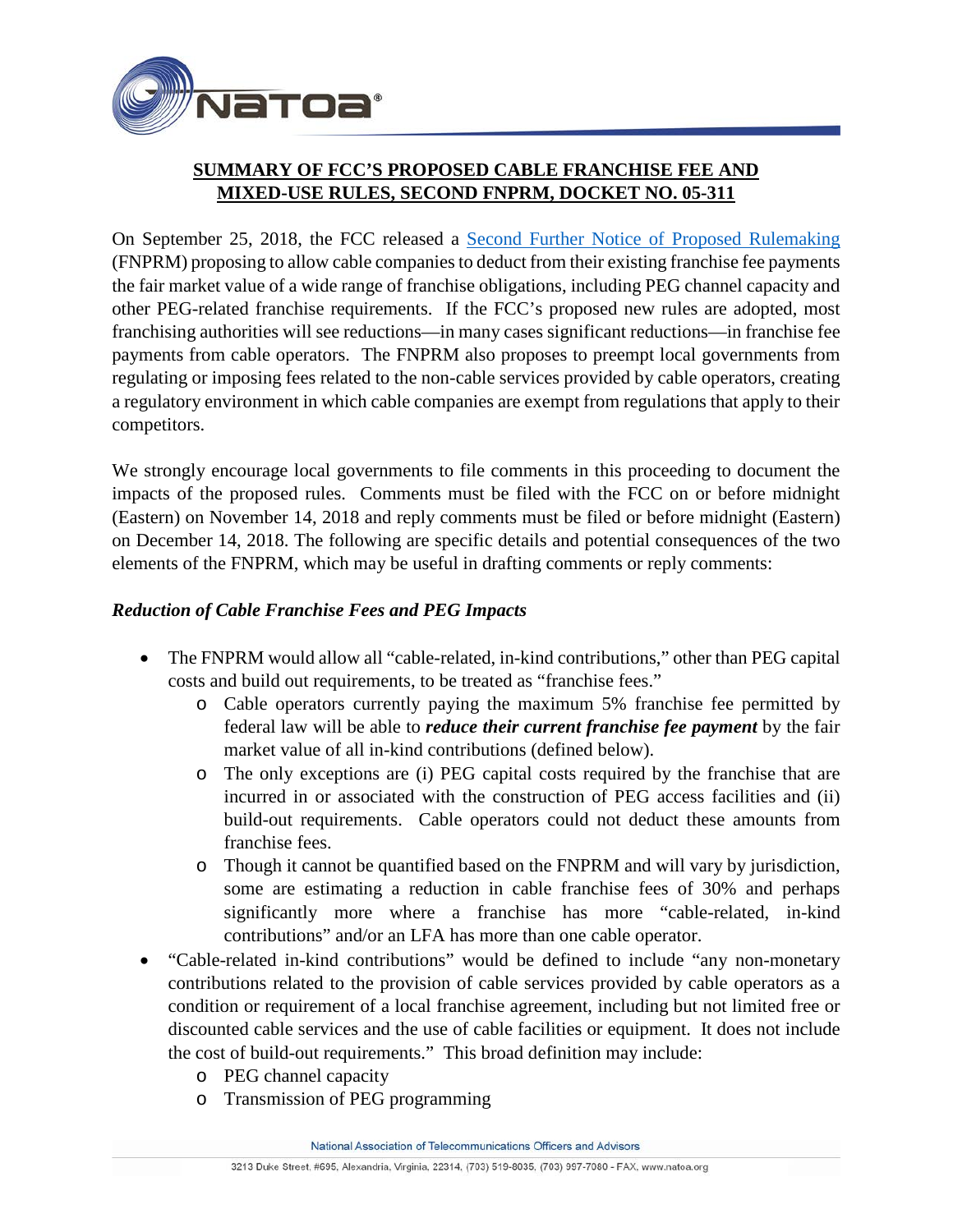

- o Complementary cable services to schools and other public buildings
- o Institutional networks
- o Electronic programming guide service
- o Video-On-Demand for PEG channels
- o Discounts for senior citizens or economically disadvantaged groups
- o Accommodations for hearing impaired subscribers
- o Customer service center located in the franchising area
- o Other technical and local customer service standards that exceed federal standards
- The FNPRM proposes that reductions in franchise fees would be calculated based on the fair market value of the in-kind contributions. The Commission invites comments on whether it should instead be calculated based on the cost to the cable operator.
	- o A fair market value methodology will result in a greater reduction of franchise fees than a cost-based methodology.
	- o The FCC recently [ruled](https://ecfsapi.fcc.gov/file/0927025585935/FCC-18-133A1.pdf) that local governments' charges for use of public property for small wireless facilities must be cost-based; by contrast, it proposes to allow cable companies to use fair market value—not costs—to calculate deductions from franchise fees.
- The FNPRM tentatively concludes that build-out requirements would not be considered franchise fees because these requirements are not specifically for the use or benefit of the local government or an entity designated by the local government. The FNPRM asks what other requirements besides build-out obligations are not specifically for the use or benefit of the local government or an entity designated by the local government and therefore should not be considered franchise fees.
	- o It is helpful that build-out requirements cannot be deducted from franchise fees, but the Commission's reasoning for excluding build-out but not excluding other requirements designed to benefit the public and subscribers seems inconsistent with this reasoning.
	- o Most of the items listed above as potential "cable-related, in-kind contributions" are NOT for the benefit of the local government or its designee; they are for the benefit of the community. The FNPRM does not address why requirements such as PEG channel capacity should be considered contributions for the benefit of local governments or PEG access providers rather than the community.
- The Commission is considering applying the proposed new rules to state-level franchising actions, not just local franchising. In other words, state video franchising laws may be impacted; you cannot assume state franchising laws will protect your franchise fees or PEG channels.
- The new rules effectively rewrite cable franchise agreements to reduce the franchise fee payments without any corresponding increase in the value of the services the cable operator provides to the community.
	- o Some jurisdictions may be forced to consider reducing or eliminating "cablerelated, in-kind contributions" in the franchise to retain existing franchise fee payments.